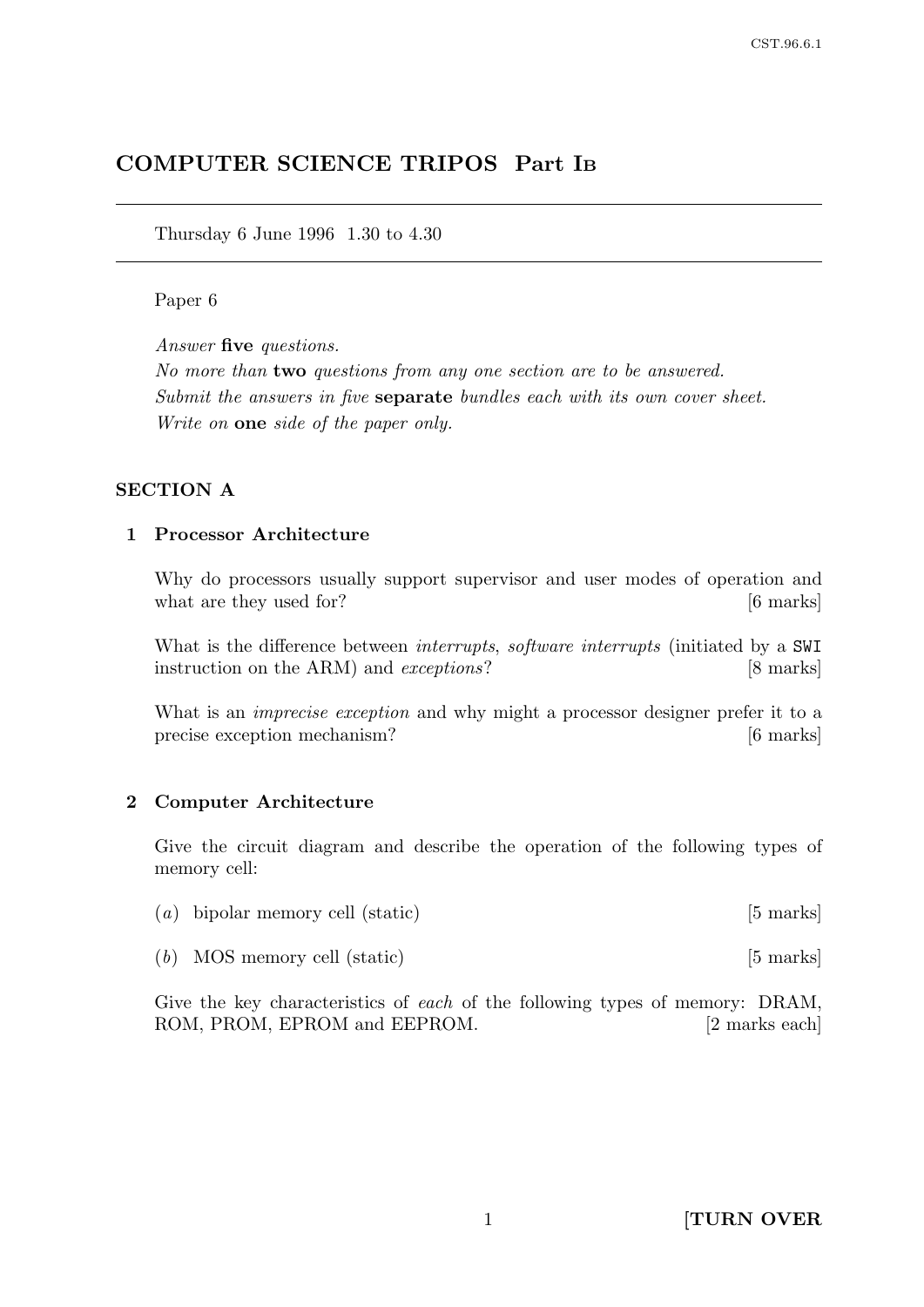### 3 Digital Communication I

Operations of similar functionality can be performed at different layers of a protocol stack. Discuss this in relation to

|   | routing<br>$\left( a\right)$                                    | [4 marks]           |  |
|---|-----------------------------------------------------------------|---------------------|--|
|   | multiplexing<br>(b)                                             | $[4 \text{ marks}]$ |  |
|   | error recovery<br>(c)                                           | $[4 \text{ marks}]$ |  |
|   | $(d)$ flow control                                              | $[4 \text{ marks}]$ |  |
|   | synchronization<br>(e)                                          | [4 marks]           |  |
| 4 | Graphics                                                        |                     |  |
|   | What are <i>homogeneous</i> coordinates?<br>$[5 \text{ marks}]$ |                     |  |
|   | How can they be used in computer graphics to model              |                     |  |
|   | translation?<br>$\left( a\right)$                               | $[5 \text{ marks}]$ |  |
|   | (b)<br>simple perspective?                                      | [10 marks]          |  |

### SECTION B

### 5 Programming in C and C++

A grand debate is being planned by a society that has among its members a large number of computer professionals and working programmers. The motion to be put is "That the languages C and C++ should be consigned to outer darkness and their use banned in all serious computer projects". Prepare as your answer to this question a briefing document that could explain to people intending to attend the debate what the major points both for and against C and C++ will be, and the lines of arguments that are liable to be used to show how important they are. You are not required to come down either in favour of or against the languages (but may if you wish). [20 marks]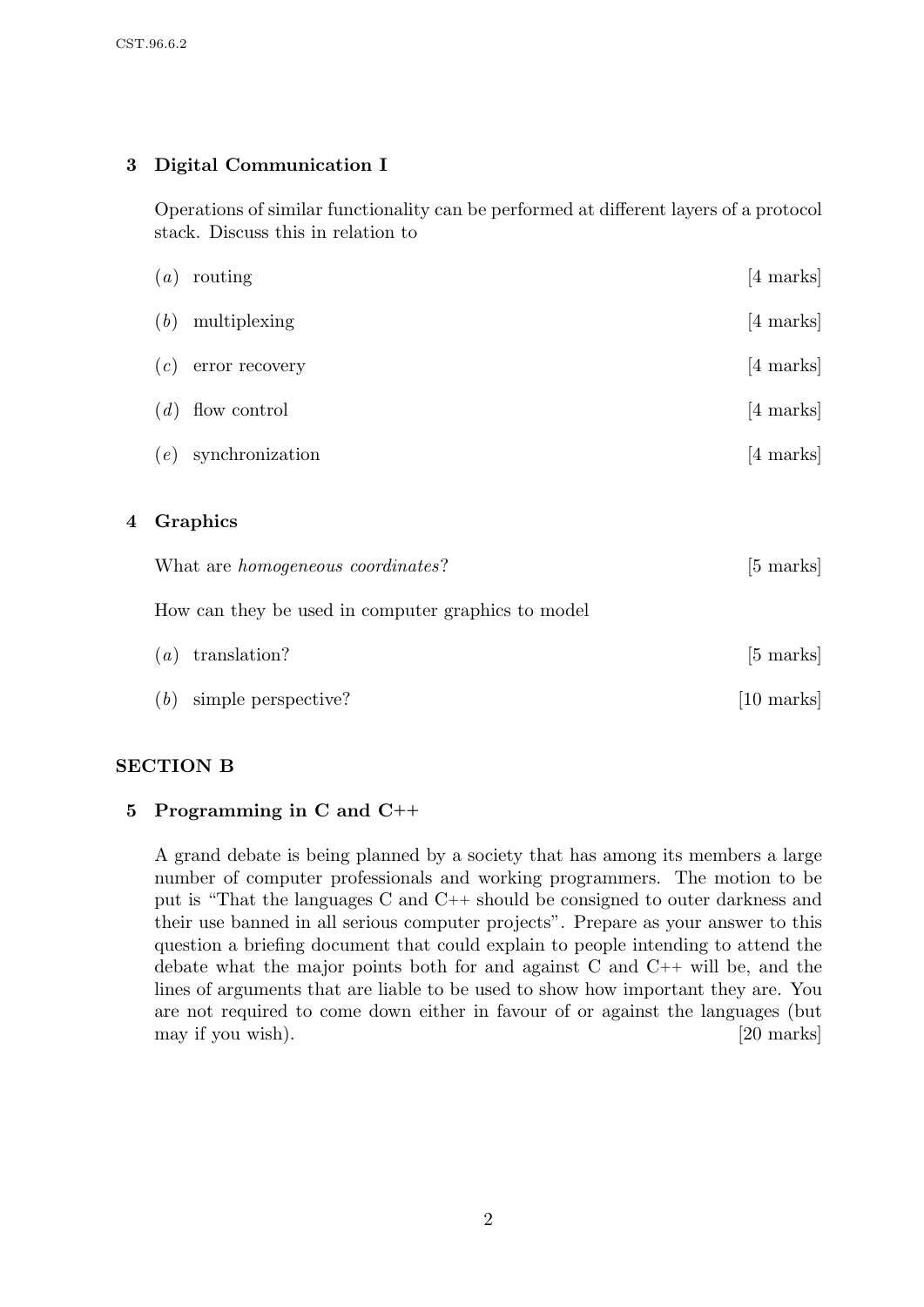# 6 Compiler Construction

Programming languages are usually compiled into the machine code of the target computer, but sometimes an interpretive system is used. Discuss the relative merits of these two approaches. [7 marks]

Outline the key features of the design of an interpretive code that would be suitable for an implementation of the C programming language and describe the overall structure of an interpreter for it. [7 marks]

What techniques could be used to improve  $(a)$  the space efficiency, and  $(b)$  the time efficiency of interpretive codes? [6 marks]

# 7 Prolog for Artificial Intelligence

Describe how lists that are represented by difference lists may be concatenated (or "appended") in constant time. [6 marks]

Define a procedure  $rotate(X, Y)$  where both X and Y are represented by difference lists, and Y is formed by rotating X to the left by one element. [14 marks]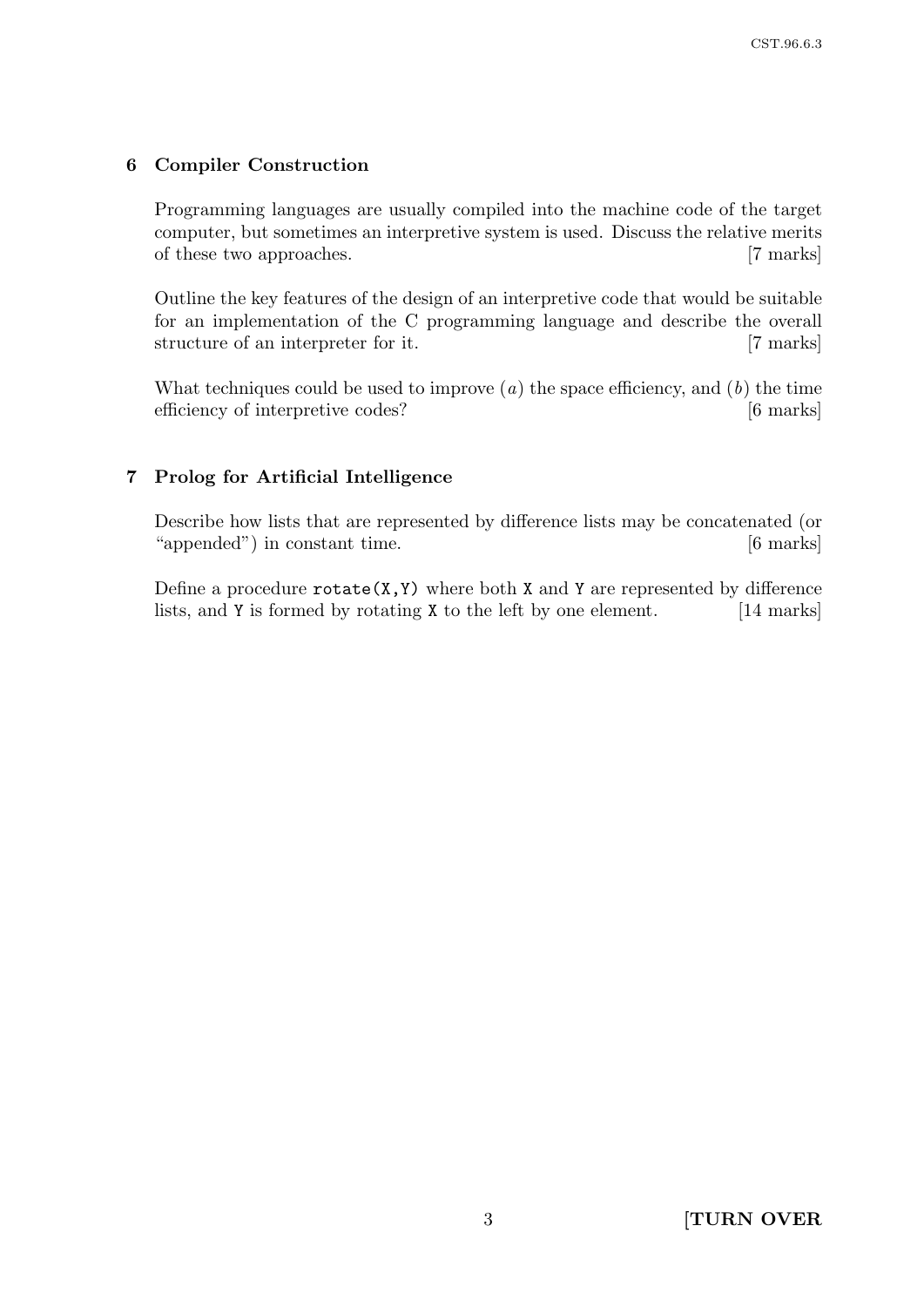# 8 Databases

The international conference Extending Data Base Technology has arranged its next meeting in Avignon at the end of March, to coincide with the spring migration through the Camargue. Birders expect to add significant new sightings to the list of birds seen during a major database conference.

Delegates have been arguing for over a decade about the best relational model for the data. It is agreed that the following information should be recorded:

- the names of the major avifaunal regions: nearctic, western palæarctic, Australasia etc.
- for each birding delegate, a level of competence on a scale [1..5] within each avifaunal region
- good bird sites within each region (including all those visited during conferences), specifying the various habitat types occurring within each site
- observations made by an observer, on a date, in a habitat type at some site, of a species belonging to a particular family of birds

Advise the delegates on a suitable relational schema for this database. [16 marks]

Explain what would be involved in processing the following queries in SQL.

- (a) What species of the kingfisher family have been observed both in a waterside habitat and in arid grassland? [2 marks]
- (b) Which delegate is recorded as having observed the greatest number of distinct species? [2 marks]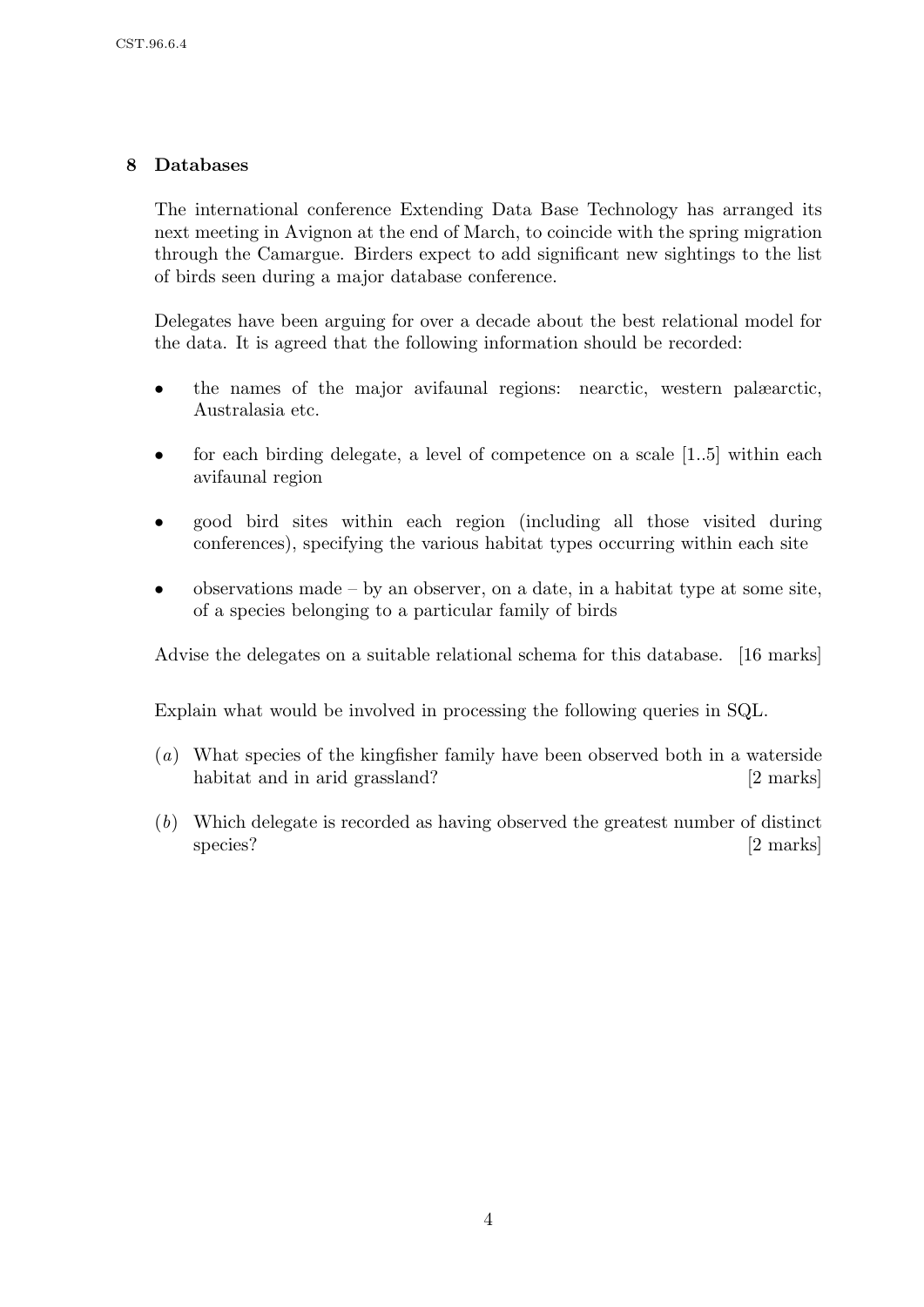### SECTION C

### 9 Foundations of Functional Programming

A new form of abstraction on combinators,  $\lambda' x$ , is proposed. It is to have the same defining equations as  $\lambda^T x$ , augmented with equations for the new combinators **B'**,  $\mathbb{C}'$  and  $\mathbb{S}'$ . The new equations should be applied instead of the existing ones if possible:

| $\lambda' x. O P Q \equiv \mathbf{B}' O P (\lambda' x. Q)$              | x not free in $O$ or $P$ |
|-------------------------------------------------------------------------|--------------------------|
| $\lambda' x. O P Q \equiv \mathbf{C}' O (\lambda' x. P) Q$              | x not free in $O$ or $Q$ |
| $\lambda' x. OP Q \equiv \mathbf{S}' O (\lambda' x. P) (\lambda' x. Q)$ | $x$ not free in $O$      |

The reduction rules for the new combinators are

$$
\mathbf{B}' \, O \, P \, Q \, R \rightarrow_w O \, P \, (Q \, R)
$$
  

$$
\mathbf{C}' \, O \, P \, Q \, R \rightarrow_w O \, (P \, R) \, Q
$$
  

$$
\mathbf{S}' \, O \, P \, Q \, R \rightarrow_w O \, (P \, R) \, (Q \, R)
$$

Here  $O, P, Q$  and  $R$  stand for combinatory terms.

Compare  $\lambda' x$  with  $\lambda^T x$  by applying both abstraction methods to the  $\lambda$ -term  $\lambda x \, y \, z \, z \, y \, x.$  [4 marks]

Give graph reduction rules for the new combinators. [2 marks]

Prove  $(\lambda' x.P)Q \rightarrow_w P[Q/x]$  by induction. (You need to discuss only the new combinators.) [6 marks]

The size of the result of translating  $\lambda' x_1 \ldots x_n P$  is linear in n. Give a convincing argument that this is true. [8 marks]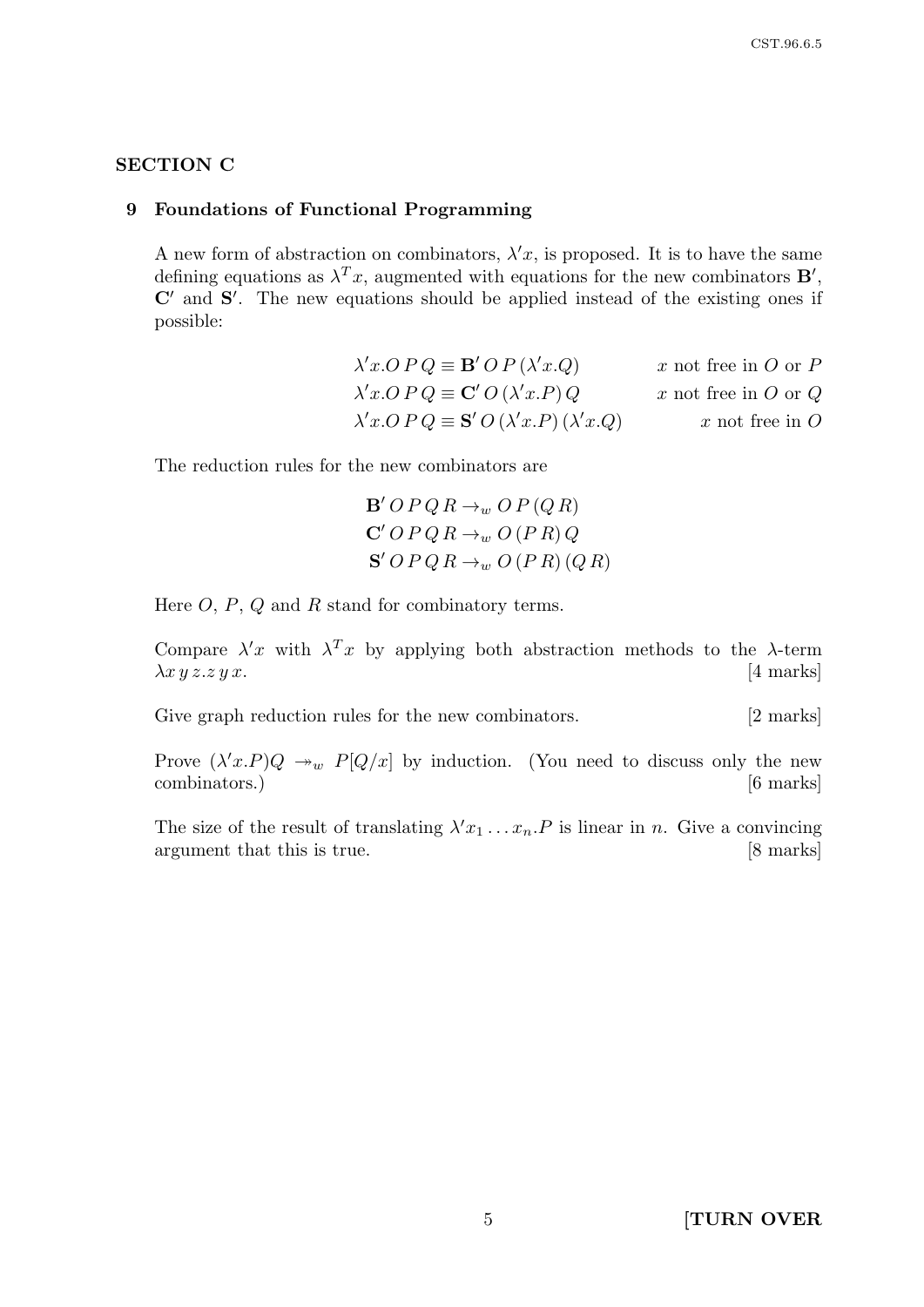### 10 Logic and Proof

Briefly contrast the Davis–Putnam proof procedure with resolution. Illustrate your answer using proofs using both methods of

$$
(P \to R) \land (\neg P \to \neg Q) \land (P \lor Q) \to (P \land R)
$$
 [8 marks]

A polynomial over the integers, using modulo-2 arithmetic, can be regarded as a Boolean formula under the correspondence  $1 \mapsto$  **true** and  $0 \mapsto$  **false**. Show how to translate an arbitrary propositional formula to an equivalent polynomial, describing the translations of  $\neg A$ ,  $A \land B$ ,  $A \lor B$ ,  $A \rightarrow B$  and  $A \leftrightarrow B$ . [5 marks]

Use this translation to show that  $(A \wedge B) \leftrightarrow (B \wedge A)$  is a tautology. [2 marks]

Use this translation to give a rule for simplifying formulæ of the form

$$
(\dots((A \leftrightarrow A) \leftrightarrow A)\dots \leftrightarrow A)
$$
 [5 marks]

### 11 Complexity Theory

One version of the algorithm that uses discrete Fourier Transforms when multiplying integers uses modular arithmetic for much of its internal working. The modulus involved will be chosen to be one greater than a power of two. Explain why this is the case, what power of two is involved, how this relates to the number of digits in the numbers being multiplied and how the basic operations of modular arithmetic are performed. Does it matter that the modulus used is usually not a prime number? [20 marks]